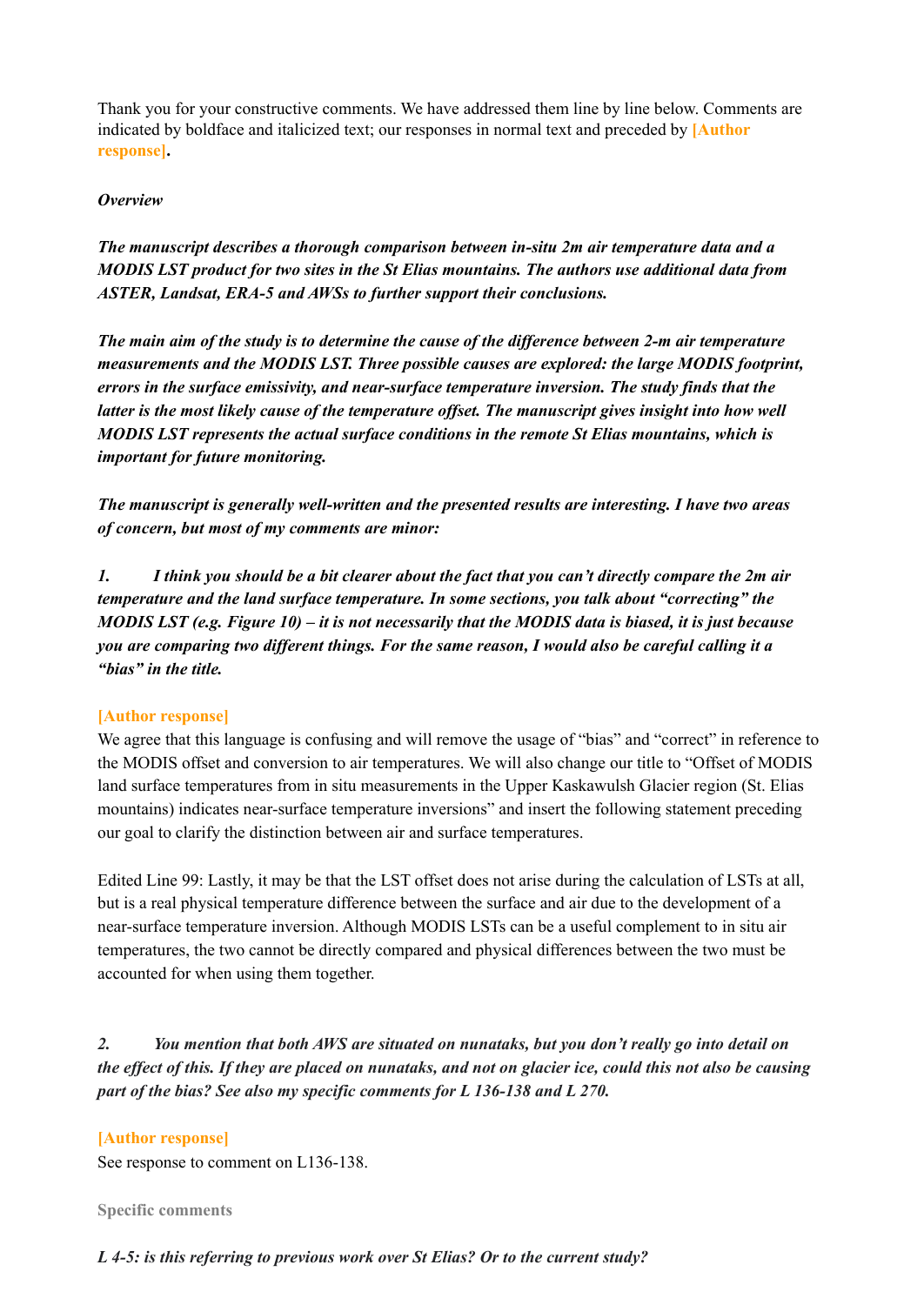#### **[Author response]**

#### This statement is in reference to prior studies.

Updated text to read: However, MODIS LSTs in the St. Elias Mountains have been found in prior studies to show an offset from available weather station measurements, the source of which is unknown.

# *L 39: ""brightness temperature", an intermediate temperature product used to produce the final surface temperature." - I would explain what this is here, not just call it an intermediate product* **[Author response]**

Updated text to read: Remote sensing temperatures include the final surface temperature product, as well as "brightness temperature", or the temperature of a perfect blackbody emitter under the same conditions.

# *Table 1: can you add a bit more info about the dif erent data sources here? Resolution (temporal and spatial) and maybe uncertainty.*

#### **[Author response]**

We will update Table 1 to contain the below information:

| technique<br>Divide AWS<br>Campbell 107F<br>Ai<br>In situ<br>Point<br>$\pm 0.2$ °C<br>measurement<br>r<br>HOBO S-THB-M008<br>$\pm$ 0.21°C<br>te<br>12-bit sensor<br>m<br>Point<br>Eclipse AWS<br>In situ<br>pe<br>rat<br>measurement<br>ur<br>$\pm 0.5$ °C<br>In situ<br>Maxim Integrated<br>iButton<br>Point<br>es<br>iButton Data Logger<br>measurement<br>DS1922L<br><b>MODIS LST</b><br>Su<br>1 km<br>MYD21<br>Remote sensing<br>rfa<br><b>ASTER</b> surface<br>AST 08<br>Remote sensing<br>90 m<br>ce<br>temperature<br>te<br><b>MODIS BT</b><br>1 km<br>Remote sensing<br>MODTBGA 006<br>Calculated from<br>m<br><b>ASTER BT</b><br>90 m<br>Remote sensing<br>pe<br><b>ASTL1T</b> following |  |
|---------------------------------------------------------------------------------------------------------------------------------------------------------------------------------------------------------------------------------------------------------------------------------------------------------------------------------------------------------------------------------------------------------------------------------------------------------------------------------------------------------------------------------------------------------------------------------------------------------------------------------------------------------------------------------------------------|--|
|                                                                                                                                                                                                                                                                                                                                                                                                                                                                                                                                                                                                                                                                                                   |  |
|                                                                                                                                                                                                                                                                                                                                                                                                                                                                                                                                                                                                                                                                                                   |  |
|                                                                                                                                                                                                                                                                                                                                                                                                                                                                                                                                                                                                                                                                                                   |  |
|                                                                                                                                                                                                                                                                                                                                                                                                                                                                                                                                                                                                                                                                                                   |  |
|                                                                                                                                                                                                                                                                                                                                                                                                                                                                                                                                                                                                                                                                                                   |  |
|                                                                                                                                                                                                                                                                                                                                                                                                                                                                                                                                                                                                                                                                                                   |  |
|                                                                                                                                                                                                                                                                                                                                                                                                                                                                                                                                                                                                                                                                                                   |  |
|                                                                                                                                                                                                                                                                                                                                                                                                                                                                                                                                                                                                                                                                                                   |  |
|                                                                                                                                                                                                                                                                                                                                                                                                                                                                                                                                                                                                                                                                                                   |  |
|                                                                                                                                                                                                                                                                                                                                                                                                                                                                                                                                                                                                                                                                                                   |  |
|                                                                                                                                                                                                                                                                                                                                                                                                                                                                                                                                                                                                                                                                                                   |  |
|                                                                                                                                                                                                                                                                                                                                                                                                                                                                                                                                                                                                                                                                                                   |  |
|                                                                                                                                                                                                                                                                                                                                                                                                                                                                                                                                                                                                                                                                                                   |  |
|                                                                                                                                                                                                                                                                                                                                                                                                                                                                                                                                                                                                                                                                                                   |  |
|                                                                                                                                                                                                                                                                                                                                                                                                                                                                                                                                                                                                                                                                                                   |  |
|                                                                                                                                                                                                                                                                                                                                                                                                                                                                                                                                                                                                                                                                                                   |  |
| rat<br>Ndossi and Avdan                                                                                                                                                                                                                                                                                                                                                                                                                                                                                                                                                                                                                                                                           |  |
| ur<br>(2016)                                                                                                                                                                                                                                                                                                                                                                                                                                                                                                                                                                                                                                                                                      |  |
| es<br>LC08<br>Landsat BT<br>Resampled<br>Remote sensing                                                                                                                                                                                                                                                                                                                                                                                                                                                                                                                                                                                                                                           |  |
| from 100 m to                                                                                                                                                                                                                                                                                                                                                                                                                                                                                                                                                                                                                                                                                     |  |
| 30 m (Landsat                                                                                                                                                                                                                                                                                                                                                                                                                                                                                                                                                                                                                                                                                     |  |
| 8)                                                                                                                                                                                                                                                                                                                                                                                                                                                                                                                                                                                                                                                                                                |  |
|                                                                                                                                                                                                                                                                                                                                                                                                                                                                                                                                                                                                                                                                                                   |  |
| LE07<br>Resampled                                                                                                                                                                                                                                                                                                                                                                                                                                                                                                                                                                                                                                                                                 |  |
| from 120 m to<br>LT05                                                                                                                                                                                                                                                                                                                                                                                                                                                                                                                                                                                                                                                                             |  |
| 30 m                                                                                                                                                                                                                                                                                                                                                                                                                                                                                                                                                                                                                                                                                              |  |
| (Landsat 5,7)                                                                                                                                                                                                                                                                                                                                                                                                                                                                                                                                                                                                                                                                                     |  |

## *L 109: What do you mean with "more influential"? In terms of current sea level rise?* **[Author response]**

Updated text to read: Importantly, Alaska contains much more glacial ice than the European Alps, and therefore has a larger potential contribution to global sea level rise.

*L 111: you do not define "Divide Icefield" as "Divide" until later in the text* **[Author response]**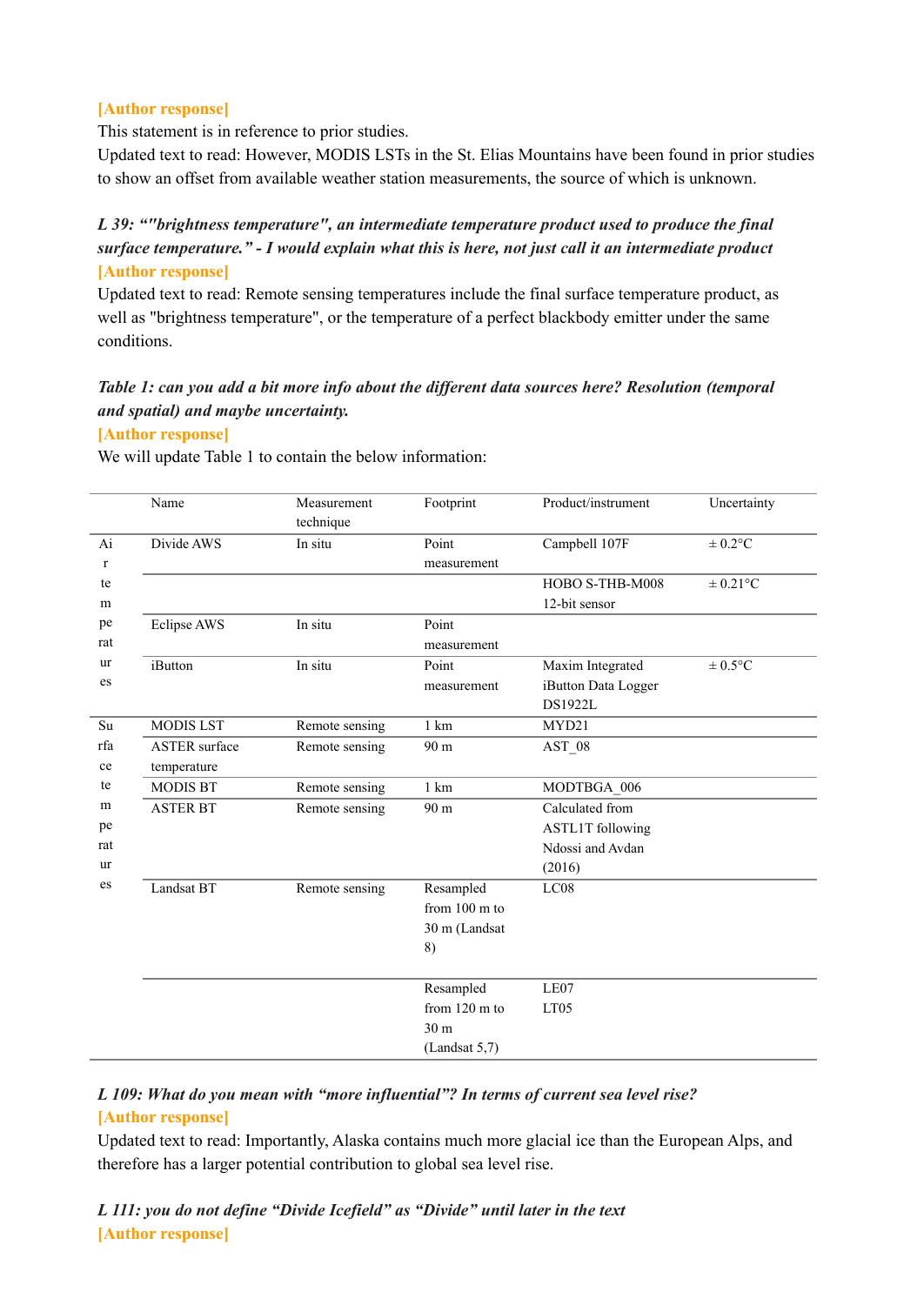Edited L108: The AWS record from Icefield Divide (hereafter referred to as "Divide") is, to our knowledge, the longest such record from a glaciated high alpine area outside the European Alps.

# *L 125-126: How do you know the datasets are consistent, when the time periods do not overlap? Please clarify.*

## **[Author response]**

We did not perform a robust test of the datasets' consistency, instead choosing to focus on data from Divide, which is more abundant. However, we still included what data we had from Eclipse to supplement the results at Divide.

Updated text to read: We combine the Eclipse AWS and iButton datasets for maximum coverage at the site.

## *Figure 2: Where is the location of the iButton?*

**[Author response]** The iButton was located at the same site as the AWS. We will add this to the legend and caption.

# Table 2: change "Ice core site - AWS site" to "MODIS Ice Core Site - MODIS AWS site", to clarify it *is not in situ observations.*

#### **[Author response]**

Edited table heading: "MODIS Ice Core Site – MODIS AWS site"

L136-138: I am not sure I follow this. You are comparing two MODIS pixels – one with only ice, *and one with ice and a nunatak, to find out the dif erence in temperature between the nunatak* surface and the ice surface? If so, this is interesting, but should be clarified and mentioned in the *discussion. In addition, I would guess that the dif erence between the AWS and the ice covered ground is bigger than found in this comparison, since both MODIS pixels does contain some glaciated area.*

#### **[Author response]**

Yes, here we are comparing two MODIS pixels – one with only ice, and one with ice and a nunatak. However, our purpose is not really to find out the difference in temperature between the nunatak surface and the ice surface, but rather simply to see if there is a discernible difference. We are interested in the ice surface, so if there is a difference in the MODIS pixel with only ice vs. ice and rock, we want to mitigate the effect of the rock in our subsequent analysis.

Updated text to read: Our goal is to determine the dominant source of the offset in MODIS LSTs at glaciated sites in the St. Elias. Because the Eclipse and Divide AWS are located on nunataks, we test for the LST offset using MODIS data encompassing adjacent ice core sites  $\sim$ 3 km from each AWS location, thereby excluding the dark nunatak surface from the MODIS pixel and focusing on the ice surface (Fig. 2). We compute the difference in MODIS LST between the ice core site grid cell (containing only ice) and the AWS site grid cell (containing ice and rock) to determine whether the inclusion of the nunatak has a discernible effect on the MODIS LST.

Insert in results section (and add figure plotting temperature differences between AWS and ice core sites): MODIS data at the Divide AWS nunatak and adjacent ice core site have a median temperature difference of 0.86°C and interquartile range of 1.97°C. The difference between the two sites shows greater variability in the fall (IQR = 3.21) and winter (IQR = 3.98) than in the spring (IQR = 0.70) and summer (IQR = 1.80), with the ice core site tending to be slightly colder in the winter (median temperature difference of -0.49 $^{\circ}$ C), but warmer in the spring (median = 0.95 $^{\circ}$ C), summer (median = 1.33 $^{\circ}$ C) and fall (median = 0.28°C). Temperature differences between the Divide AWS and ice core site are summarized in Table 2.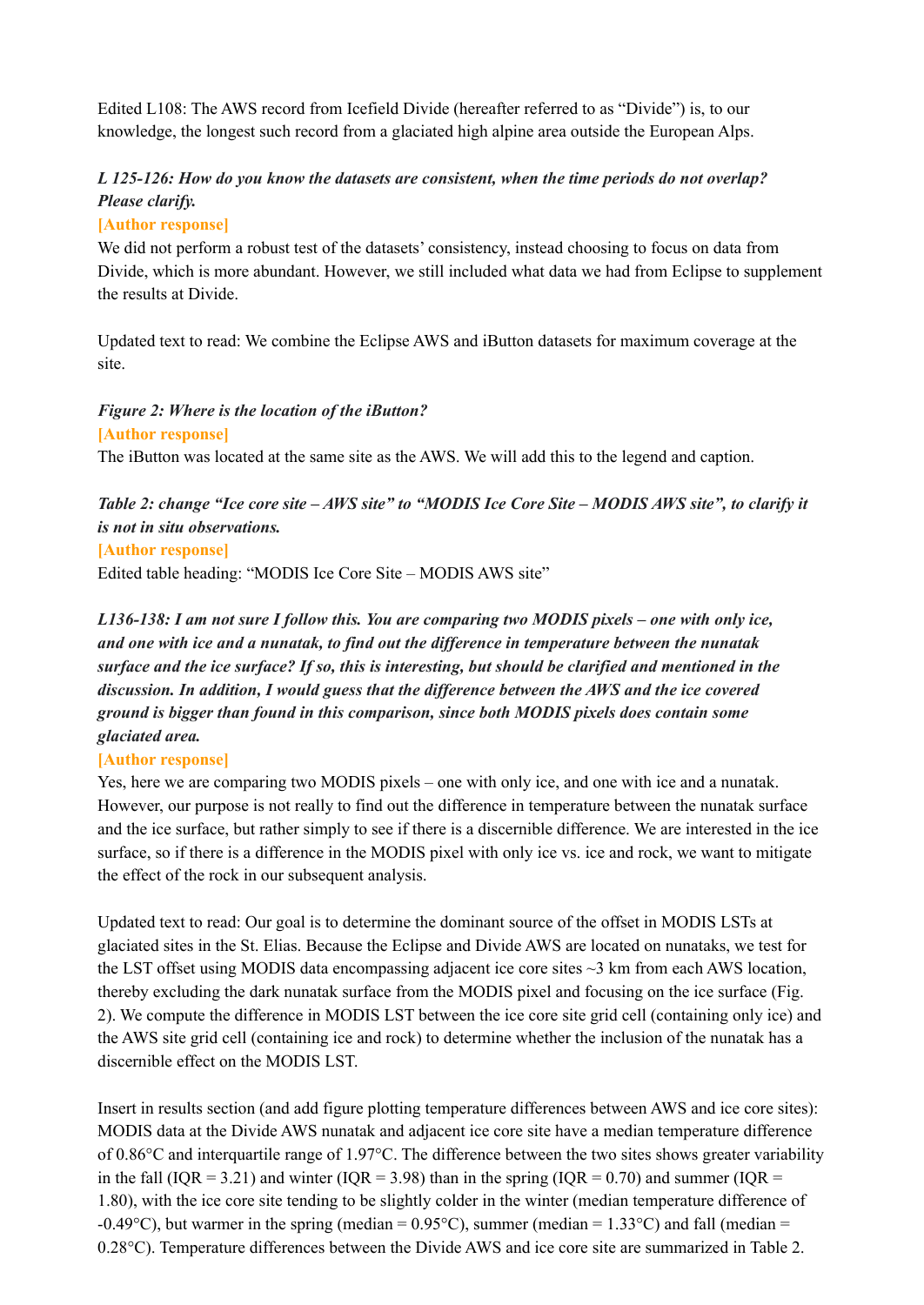Note: Table 2 will be edited to show differences between the ice core and AWS sites as medians rather than means so as to be more directly comparable with median LST offsets from AWS temperatures.

To be inserted in the discussion section: MODIS LSTs at the ice core site do not tend to be colder that at the AWS site except during the winter. The inclusion of the warmer nunatak surface in the MODIS grid cell at the AWS site fails to provide a compelling explanation for the colder wintertime LSTs at the ice core site, given that more of the rock surface would likely have snow cover during the winter. The colder wintertime LSTs at the ice core site may contribute to the MODIS LST offset from in situ temperature measurements examined in this study. However, this contribution is too small (median =  $-0.49^{\circ}$ C) to explain the magnitude of the MODIS LST offset at the Divide ice core site (median =  $-8.40^{\circ}$ C). In the spring, summer, and fall, the LSTs at the ice core site tend to be slightly warmer than at the AWS site. Results here may therefore underestimate the magnitude of the MODIS LST offset from AWS temperatures in these seasons.

# *L 144: why only between 11 and 1:30?*

#### **[Author response]**

MODIS overpass times are all from approximately 11:00-13:30. We choose to further narrow our data acquisition to the hours for which the viewing angle of our site is  $\leq 30^{\circ}$ , which are from 12:00-13:00. Updated text to read: Temperature differences between the Divide AWS and ice core site are summarized in Table 2. MODIS LST data were obtained for the period 2000-2020 (https://lpdaacsvc.cr.usgs.gov/appeears/) for dates with minimal cloud cover between the hours of 12:00 and 13:00, when viewing angle is less than 30°, to mitigate the effect of viewing angle on temperature and emissivity. At Divide, 742 MODIS images spanning 2002-2020 were analyzed. Seasonally, 203 images were acquired in spring (MAM), 169 in summer (JJA), 188 in fall (SON), and 182 in winter (DJF). The average time between scenes at Divide was 9 days after filtering. At Eclipse, 100 MODIS images were analyzed: 87 spanning June 2005 through June 2007 and 13 spanning November 2016 through February 1017. Each MODIS image was paired with the closest hourly measurement available in the AWS data.

## *L 145-147: Do I understand correctly, that the 700+ images at Divide span 20 years, and the 100 images at Eclipse span ~2 years of data?* **[Author response]**

See edited statement for L144 above

# *L 199: How do you get the downward radiation for Eclipse/iButton?*

#### **[Author response]**

We only apply the simple energy balance model at Divide because of the lack of data at Eclipse. L339-0340 contains a typo including Eclipse and is edited below:

Results from the simple energy balance model predict no summertime inversion at all, with surface temperatures being a median of 0.77°C higher than 2m air temperatures using an emissivity value of  $\varepsilon_s$  = 0.95 and 0.75°C higher than 2m air temperatures using an emissivity value of  $\varepsilon_s = 0.99$ .

## *L 200: can you provide a bit more info about the ERA-5 product you use?* **[Author response]**

Updated text to read: We calculate downward longwave radiation as follows, using 2 m air temperature (T<sub>a</sub>) from Divide and atmospheric emissivity  $(\epsilon_a)$  derived from the ERA5 reanalysis longwave radiation product. We use only the derived emissivity from the ERA5 product, rather than the total downward radiation in order to use measured values (in situ 2 m air temperature) where possible. ERA5 outputs have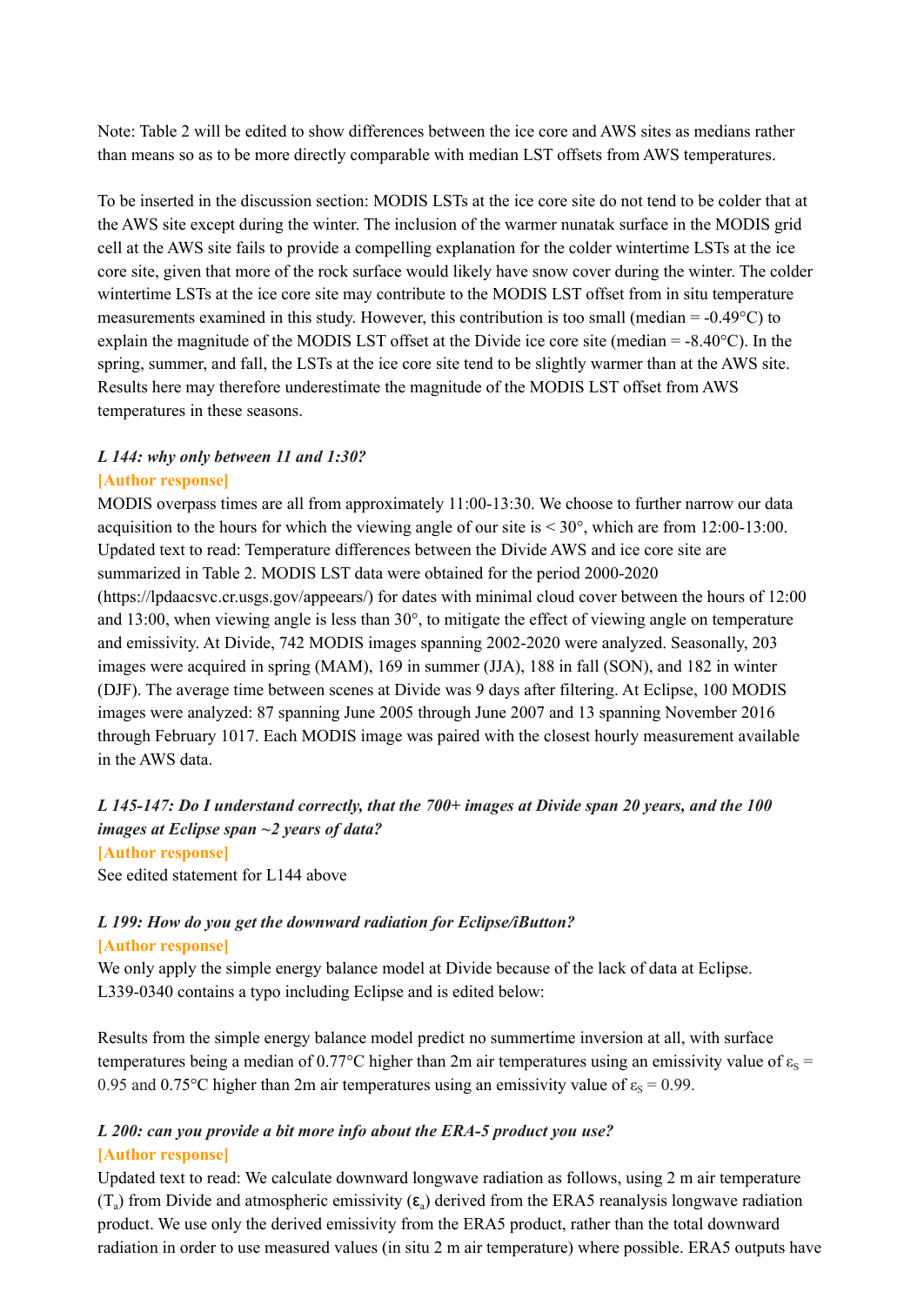a spatial resolution of 31 km; data span 2002-2019 every six hours (Hersbach et al., 2020). Atmospheric emissivity increases with increasing surface vapor pressure (Staley and Jurica, 1971). Our atmospheric emissivity values ranged from ~0.48 to 1. Atmospheric emissivity measured over the Sierra Nevada (Spain) from 2005-2011 ranged from  $\sim 0.4$ -1 (Herrero and Polo, 2012).

*Page 10, 11 and others: consider your number of significant digits – are your results really that* accurate? I would stick to 1-2 significant digits. Also in e.g. L 255: if it is a simple model, it probably *does not have an accuracy of 3 significant digits.*

**[Author response]** Significant digits will be reduced to 2 throughout

*Figure 6: this is at Divide?* **[Author response]** Yes, this is at Divide

Edited figure title: Comparison of the MODIS LST offset (MODIS-AWS) with measured solar radiation and wind speed at Divide.

# L 270: Why do you compare MODIS, Landsat and Aster over the ice core location and not the AWS location (if I understand figure 2 correctly). If you are investigating the cause of the difference in AWS and measured LST, it would make more sense to look at the AWS location – especially since the *AWS is on a nunatak, you would be able to better investigate the ef ect of this.*

#### **[Author response]**

We compare MODIS, Landsat and ASTER over the ice core location because our motivation is to use remote sensing methods to obtain temperature records over large ice-covered areas and we therefore do not want to focus on just the nunatak. See response to comment on L136-138. We initially tested the footprint and emissivity hypotheses using all three sensors. Although we used AWS temperatures to calculate the offset of each remote sensing product, these tests essentially involved comparing remote sensing products against one another. When we began to address the possibility of a near-surface temperature inversion, we then incorporated MODIS LST data from the AWS site because it is a more direct comparison between surface and air temperatures at the same site. We did not feel it necessary to re-test the footprint and emissivity hypotheses with remote sensing data over the AWS site because: a) the temperatures between the sites are very similar and produce the same seasonal distribution of MODIS LST offsets, and b) whether we use the ice core site or the AWS site to calculate offsets for each sensor, it is the relationship between sensors that is pertinent for the footprint and emissivity hypotheses, and as we had already eliminated those hypotheses, we do not investigate them in further detail as we do near-surface temperature inversions.

# *L 302: How is the DIVIDE snowfall record measured? Maybe give some information about this in the data section.*

#### **[Author response]**

To be inserted in section 2.1 Study sites and in situ data:

The Divide snow accumulation record was obtained using a Campbell Scientific SR50 ultrasonic snow depth sounder instrument. The instrument provided twice-daily readings of its distance from the snow surface at the Icefield Discovery Camp during the period spanning 2003-2012, corrected for the variability in speed of sound with air temperature.

*L 314-315: Why are you using dif erent emissivities for the two sites?* **[Author response]**